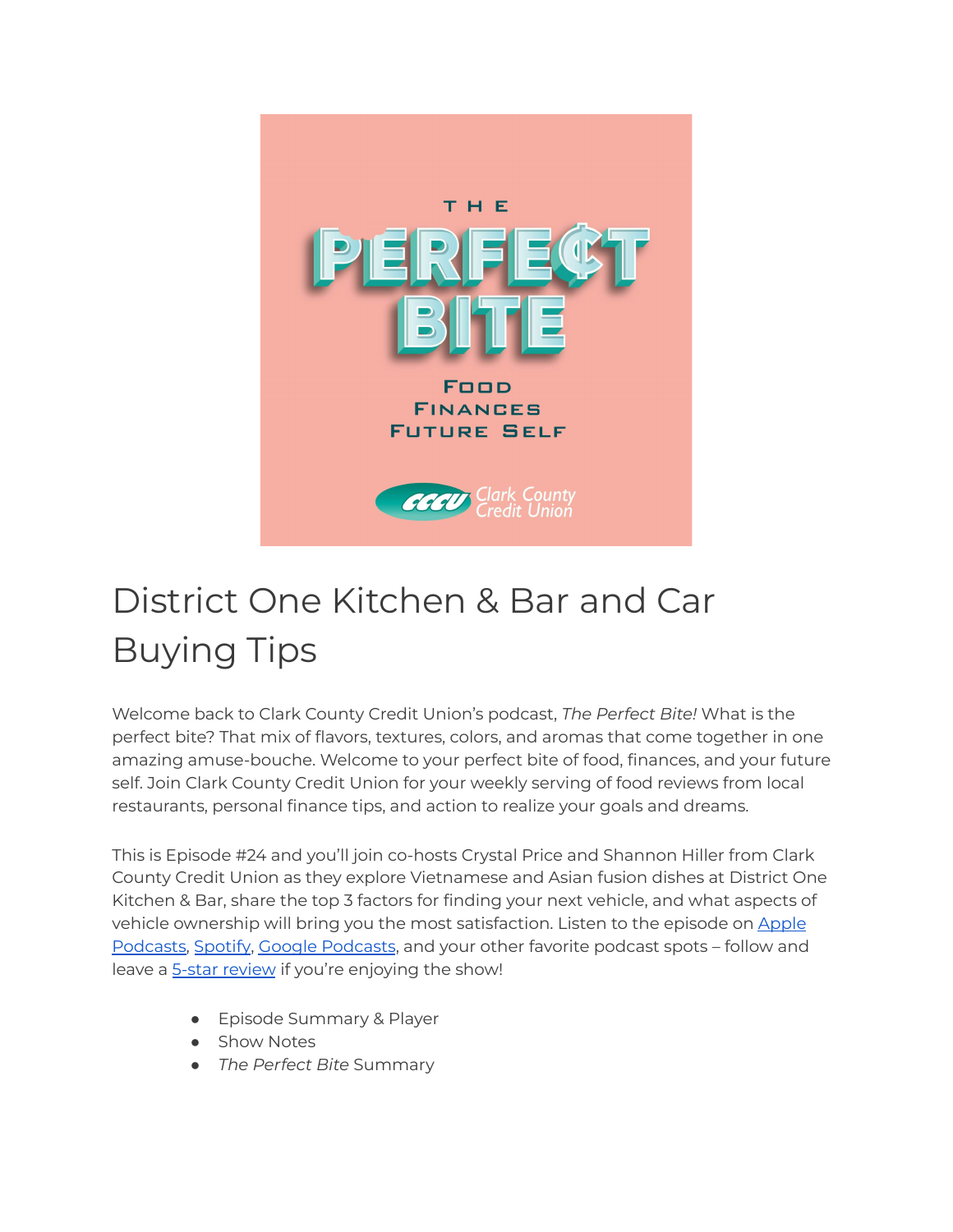# *The Perfect Bite* **Episode #24: District One Kitchen & Bar and Car Buying Tips**

In this twenty-fourth bite, join co-hosts Crystal Price and Shannon Hiller from Clark County Credit Union as they explore Vietnamese and Asian fusion dishes at District One Kitchen and Bar, share the top 3 factors for finding your next vehicle, and what aspects of vehicle ownership will bring you the most satisfaction. Hear the crazy pho dish with an entire lobster in it, where to check a vehicle history report, and which car colors may tie to driver happiness. This episode covers everything from lobster pho to finding a good value while car shopping. Here's a small sample of what you will hear in this episode:

- How was District One Kitchen & Bar?
- What is pho?
- Were the spring rolls fried?
- How do you buy a car?
- Where can you find a vehicle history report?
- What is the most-liked car brand?
- How does car color impact happiness and vice versa?
- Is it worth it to pay more for driving comfort?

#### Learn more at **[CCCULV.org.](https://www.ccculv.org/)**

Check out the episode and show notes below for much more detail.

## **Show Notes**

- **District One Kitchen & Bar and Car Buying Tips**
	- [0:12] Welcome to *[The Perfect Bite](https://www.ccculv.org/)*
	- o [0:27] Learn more at [CCCULV.org](https://www.ccculv.org/)
	- [0:39] [Crystal Price](https://www.ccculv.org/Our-Mission.aspx), [Shannon Hiller](https://www.ccculv.org/Our-Mission.aspx)
	- **○ Food: District One Kitchen & Bar**
	- [1:13] [District One Kitchen & Bar](https://www.districtonelv.com/)
	- o [1:33] What is [pho?](https://www.districtonelv.com/)
	- [2:29] Were the spring rolls fried?